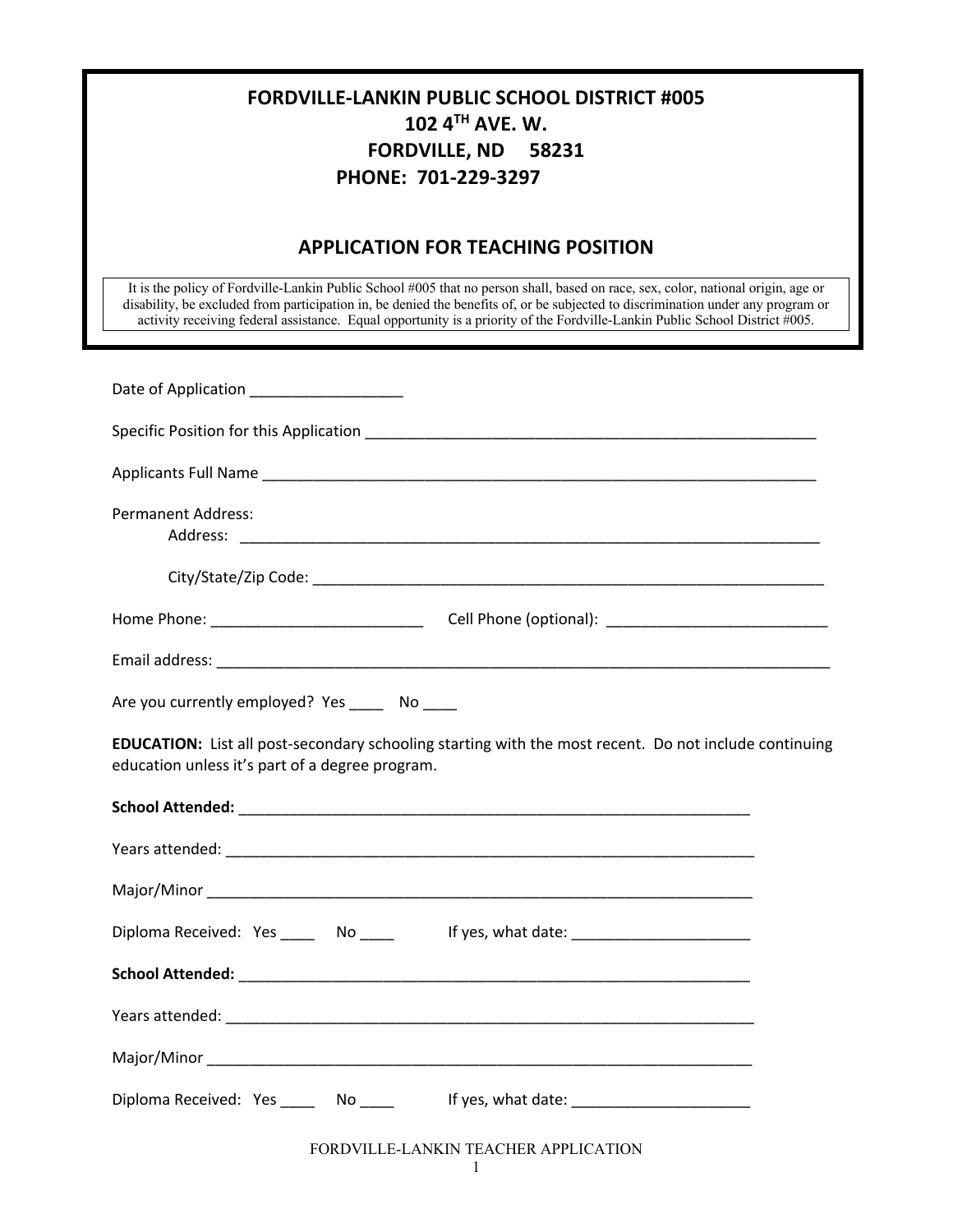|                      | Diploma Received: Yes ______ No _____ lf yes, what date: _______________________                        |
|----------------------|---------------------------------------------------------------------------------------------------------|
|                      |                                                                                                         |
|                      |                                                                                                         |
|                      |                                                                                                         |
|                      | Diploma Received: Yes ______ No _____ lf yes, what date: _______________________                        |
| of discharge:        | MILITARY SERVICE: Please describe any military service you have including years, duties, and conditions |
| <b>PROFESSIONAL:</b> |                                                                                                         |
| Teaching:            | Certificate # ________                                                                                  |
|                      |                                                                                                         |
|                      |                                                                                                         |
|                      | Certificate # ________                                                                                  |
|                      |                                                                                                         |
|                      |                                                                                                         |
|                      | Certificate # ________                                                                                  |
|                      |                                                                                                         |
|                      |                                                                                                         |

FORDVILLE-LANKIN TEACHER APPLICATION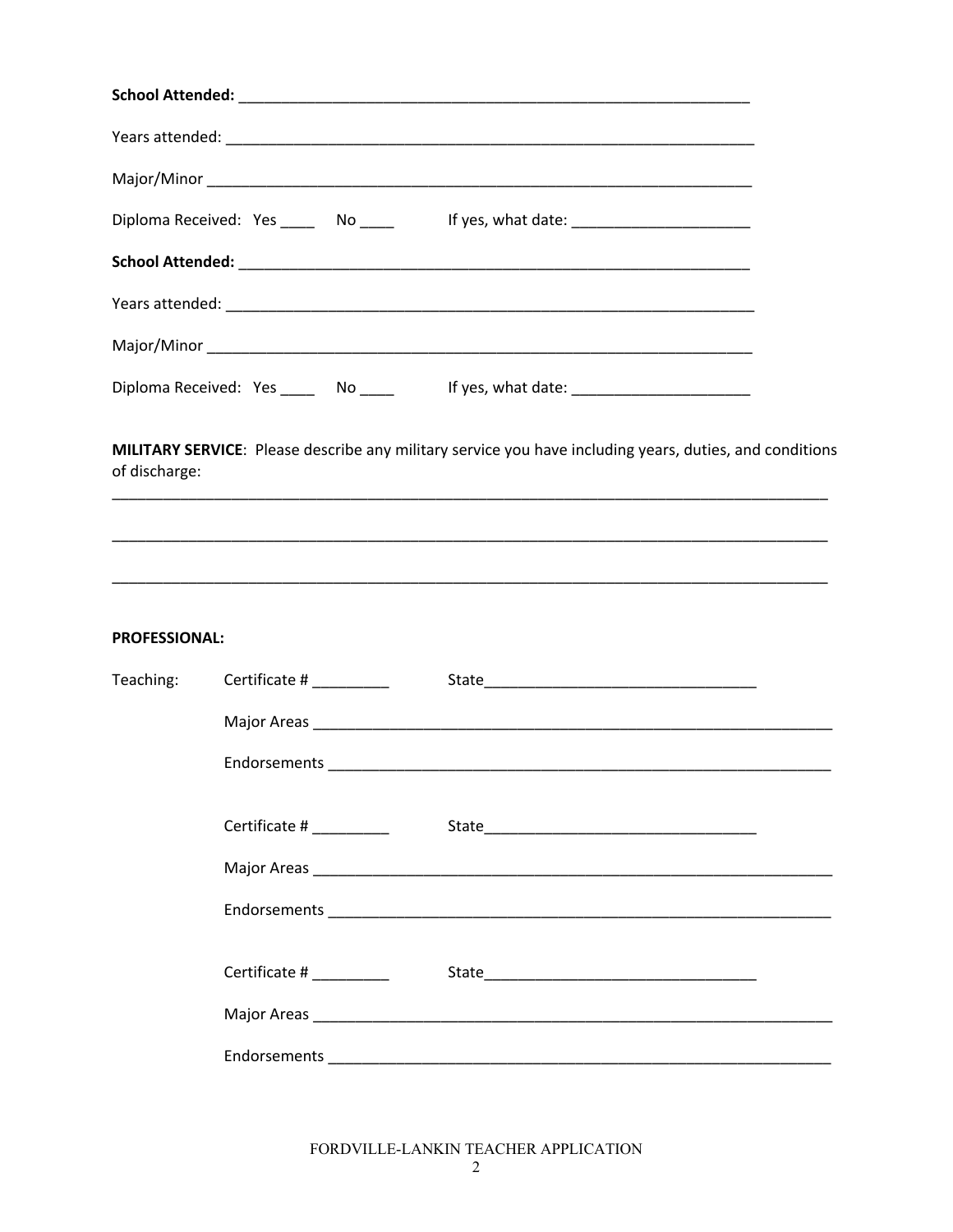**EXPERIENCE:** Please list all education positions you have held. Also list any non-education jobs in the last ten years. If more than four, list the information on a separate page.

| Start Date (Month/Year): _______________________ | End Date (Month/Year): _____________________ |  |  |
|--------------------------------------------------|----------------------------------------------|--|--|
|                                                  |                                              |  |  |
|                                                  |                                              |  |  |
|                                                  |                                              |  |  |
|                                                  |                                              |  |  |
| Start Date (Month/Year): ______________________  |                                              |  |  |
|                                                  |                                              |  |  |
|                                                  |                                              |  |  |
|                                                  |                                              |  |  |
|                                                  |                                              |  |  |
| Start Date (Month/Year): _____________________   |                                              |  |  |
|                                                  |                                              |  |  |
|                                                  |                                              |  |  |
|                                                  |                                              |  |  |
|                                                  |                                              |  |  |
| Start Date (Month/Year): _______________________ |                                              |  |  |
|                                                  |                                              |  |  |
|                                                  |                                              |  |  |
| <b>BACKGROUND:</b>                               |                                              |  |  |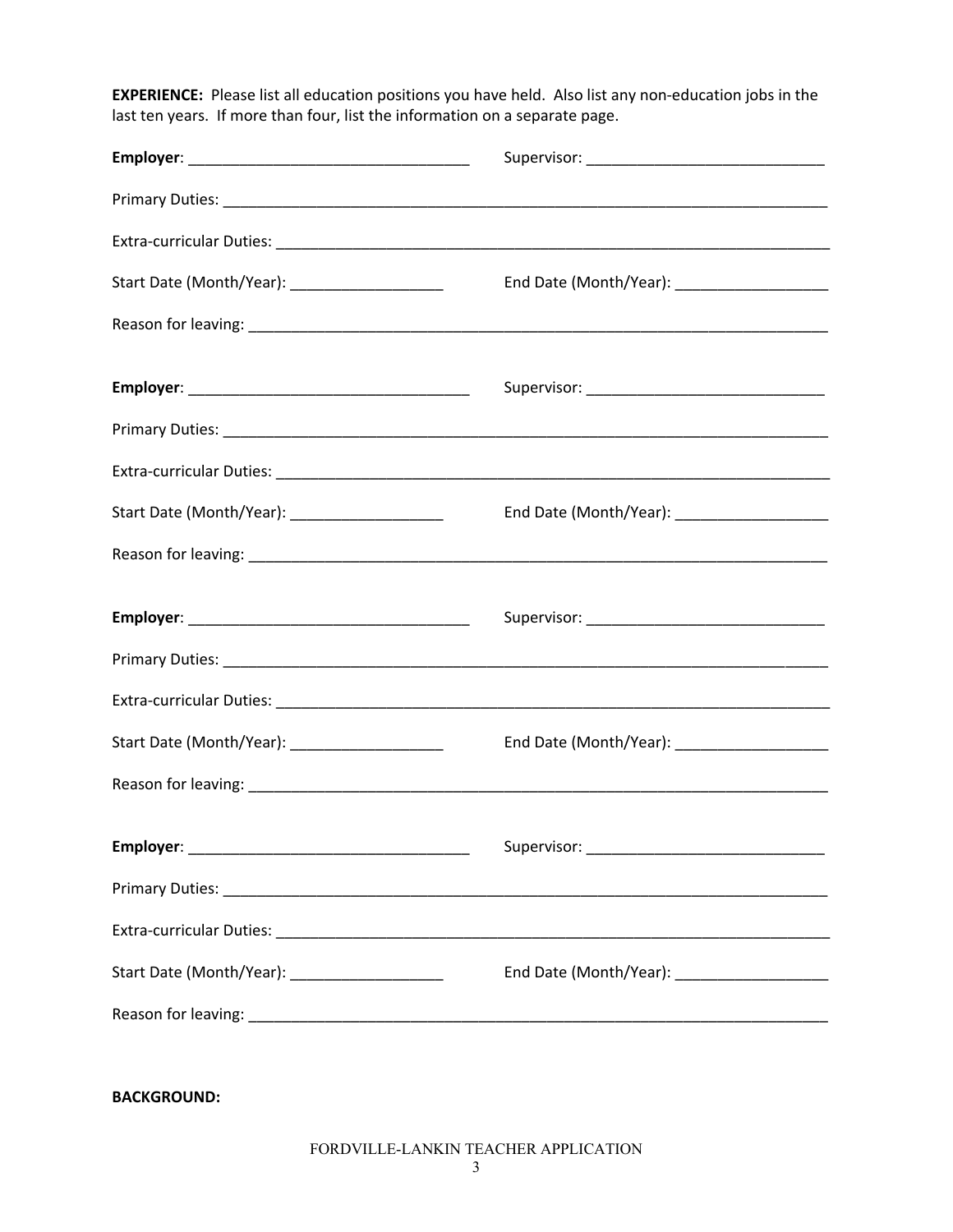| Are you prevented from lawfully becoming employed in this country because of VISA?                                                                                                                                         |                      |  |
|----------------------------------------------------------------------------------------------------------------------------------------------------------------------------------------------------------------------------|----------------------|--|
| or Immigration status?                                                                                                                                                                                                     | Yes $\_\,$ No $\_\$  |  |
| Have you ever been disciplined, discharged, or asked to resign from a prior position?                                                                                                                                      | Yes $\_\,$ No $\_\$  |  |
| Have you ever resigned from a prior position after a complaint had been received?<br>against you or your conduct was under investigation or review?                                                                        | Yes $\_\,$ No $\_\$  |  |
| Has your contract in a prior position ever been non-renewed?                                                                                                                                                               | Yes $\_\$ No $\_\$   |  |
| Have you ever not been nominated for re-employment in a prior position or ever?<br>had your nomination for re-employment not be approved?                                                                                  | Yes $\_\,$ No $\_\$  |  |
| Have you ever been convicted of a crime (other than a minor traffic offense)?                                                                                                                                              | Yes $\_\,$ No $\_\,$ |  |
| Have you ever entered a plea of guilty or "no contest" to any crime (other than?<br>a minor traffic offense)?                                                                                                              | Yes $\_\,$ No $\_\$  |  |
| Have you ever had a professional license or certificate suspended or revoked in any?<br>state or have you ever voluntarily surrendered, temporarily or permanently, a<br>professional license or certificate in any state? | Yes $\_\,$ No $\_\$  |  |

If you answered YES to any of the previous questions, provide full details on an additional sheet. Include, with respect to actions, the date, offense in question, and the address of the court involved. Conviction or other disposition of a crime is not necessarily an automatic bar to employment.

## **REFERENCES/CREDENTIALS:**

List three references, two of whom are most recent supervisors, who can comment on your ability and whom we may contact. In addition, please attach the following:

- A cover letter expressing interest in the position.
- Three letters of reference from persons who are not related to you (they may be on the list below).
- Copy of your most recent transcript. It may be a photocopy.
- A copy of your North Dakota teaching certificate or evidence that you can qualify for one.